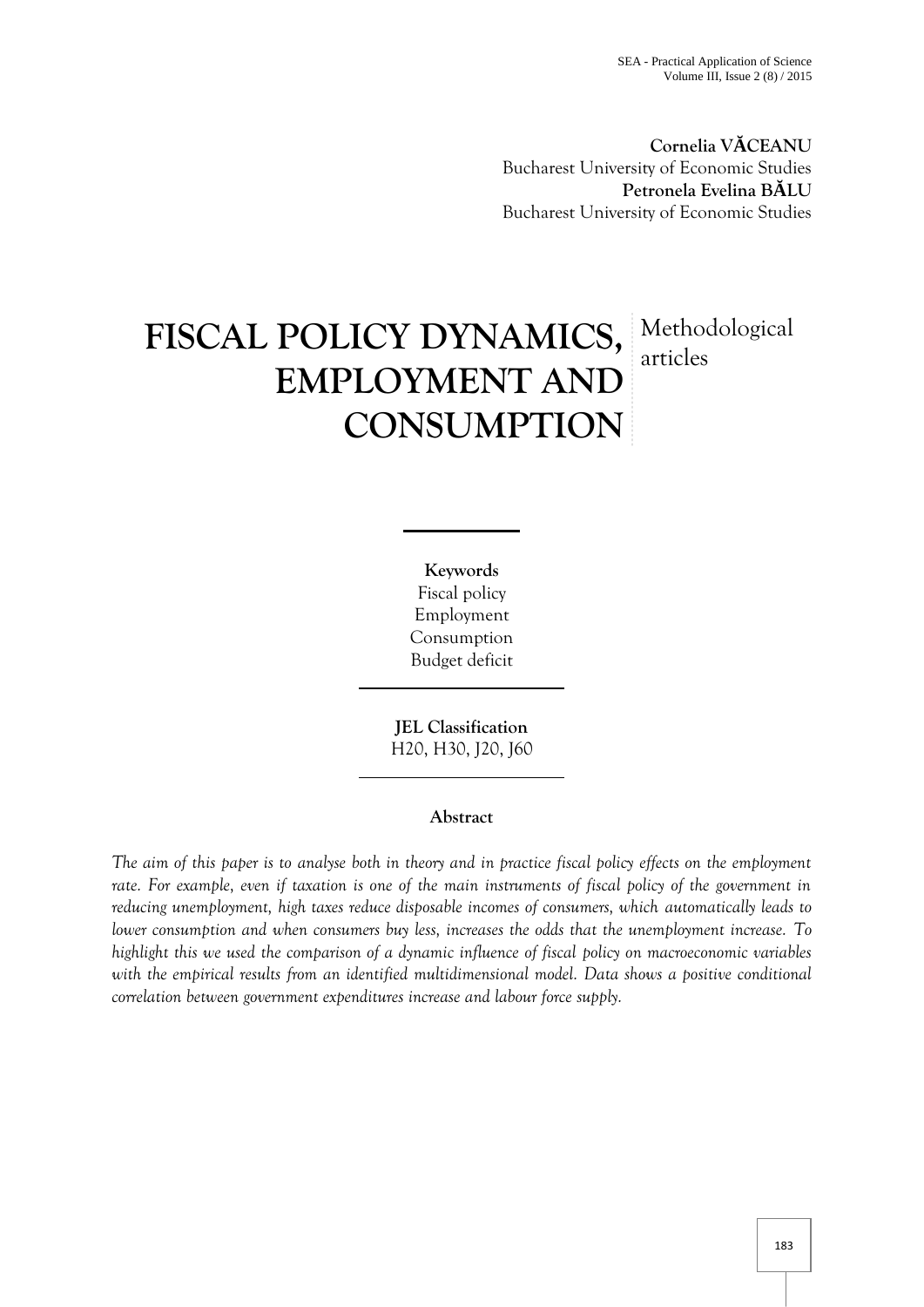#### **Introduction and literature review**

Tax policy influences the labour market by designing tax systems and the structure of social benefits. There are three key indicators to be taken into account when we discuss about labour performance. These are: labour force participation, employment and unemployment. Low employment rates in many advanced economies and emerging not only reflect poor conditions at the onset of the global financial crisis, but also profound weaknesses of the labour market. Thus, for example, the 2007 unemployment substantially rose.

In advanced economies, the attention paid to fiscal<br>policies and government spending could policies and government spending could significantly boost employment. In the short term, unemployment could be reduced by lowering employers' social contributions.

Regarding emerging economies, the labour market situation is one less good (e.g. the Middle East - Egypt, Morocco and Jordan, where the employment rates are below 50 percent, even without being much affected by the crisis) (IMF, 2012).

Turning to fiscal policy, it should be noted that two of the common objectives of fiscal policy refers to reducing unemployment and encouraging economic growth. Unemployment has a negative impact on governments in terms of ability to generate revenue, leading to lower economic activity. When unemployment is high, there are fewer people paying taxes, there are also fewer people with disposable income to spend on goods and services. Reduction in government consumption expenditures affects the expansion and prosperity of enterprises. So, this will influence economic growth. Even if taxation is one of the main instruments of fiscal policy of the government in reducing unemployment, high taxes reduce disposable incomes of consumers, which automatically leads to lower consumption and when consumers buy less, increases the odds that the unemployment increase. On the other hand, reducing taxes and increasing spending encourages economic growth and reduction of unemployment, but the budget deficit may increase. If economic growth is high and unemployment is low, the government can raise taxes and cut spending to offset the debts accumulated during periods of low growth and high unemployment.

According to Battaglin and Elbow's work (2014) on the interaction between fiscal policy and unemployment, the economy of any state will always have unemployment, it showing a higher rate especially in a situation where the private sector will go through negative shocks. For remedy this, the government will have to come up with a series of fiscal stimulus plans, which take into account both cuts of tax and increasing of public production. In case of a healthy private sector, attention must be directed to the budget deficit.

For example, a 2-3% healthy economic growth rate could bring 150000 new jobs for unemployed people, but if unemployment rate reach a steady state of 6-7 %, it is a clear indicator which suggests that the economy itself is not strong enough to create jobs without outside interference. Despite all the government efforts to reduce the unemployment, slow economic growth made the labour market to worsen. As a result, jobless people remain with less money to spend, which create a negative spiral that could difficulty be eluded.

The first consequence of unemployment is losing purchasing power. Since people with no job will spend less money it means that even those who are working will succeed to sell les product, which will bring finally less money for their salary.

Many countries are confronted with huge unemployment rate. If today 200 million people are jobless, in 2018 it is expected that another 13 million will be in the same situation. Among all, the youth unemployment is the most problematic since even in few European developed economies the rate jump over 50%. The new created jobs are insufficient to absorb the new young workers. This reality made from unemployment an important topic for the global agenda.

Looking at this huge challenge, we can understand why Fiscal Monitor in October 2014 chose as a theme "Can fiscal policy do more for jobs?". In order to address this issue it is necessary immediate action on many areas. Especially in some European countries a reform of labour market it is demanded. Fiscal policy is just one instrument but for obtaining a positive result it is necessary more than that.

The *Fiscal Monitor* highlights three solutions:

- Fiscal policy should protect and encourage the macroeconomic conditions which have an economic positive contribution. The reduction of deficit should be managed by each country in such a way to reduce the negative collateral effects on unemployment.
- Fiscal policy can enable structural reform in the labour market by compensating the immediate costs of such reforms. It also can act as a trade-off for the people who will be affected at a larger extent by the change. In doing so, fiscal policy makers can build a common understanding of their activities and final objectives.
- An effective fiscal policy should not increase debt sustainability risk, the costs and results should be clear and measurable. It also needed a certain confidence that these reforms will be continued till the end of the program.

If we look at the OECD countries in the last 30 years, we notice the way on fiscal policy affected the employment.

So, the global financial crisis has left traces in terms of the labour market in many advanced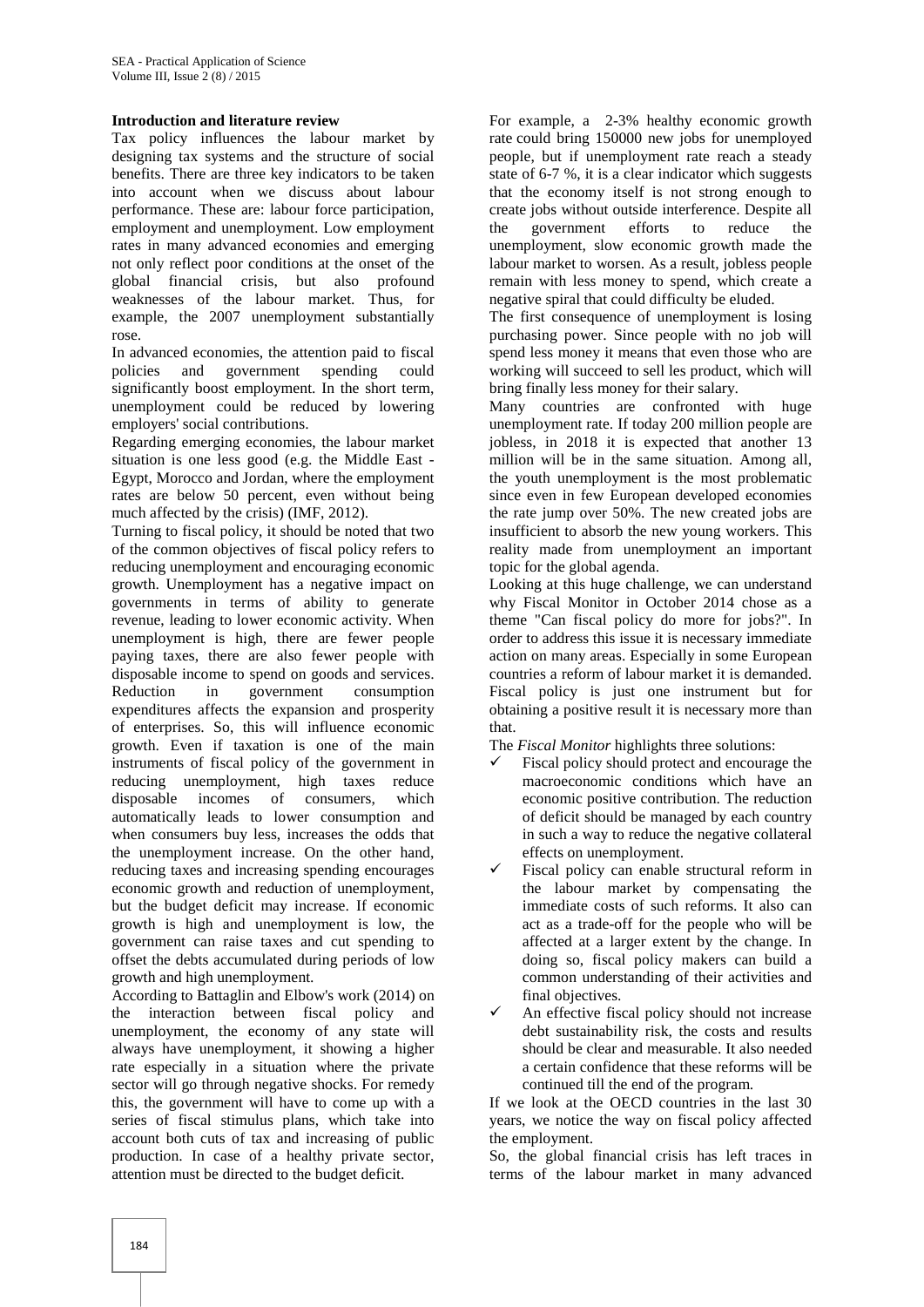economies. Unemployment has risen significantly in the OECD, reaching nearly 7.5% in March 2014 (about 46 million unemployed, with 11 million more than in July 2008). Therefore, fiscal policy oriented to support employment rate by stimulating aggregate demand.

Romania managed to raise in the last 23 years more than 190 million unemployed. Romania recorded the highest unemployment rate in February 2002 - 13.5%. In that year, the monthly average of unemployment rate amounted to 11.85%. There were three years - 1994, 1999 and 2000, when unemployment never fell below 10% monthly. Overall, however, the monthly average of unemployment between February 1991 and November 2012 was 7.34%. Also, the lowest unemployment rate in the period 1991 - 2012 was recorded in the second month of 1991. Romania could boast at the time concerned with just over 65,000 unemployed and an unemployment rate of 0.60%. The unemployment rate in 2014 was 6.8%, down from 2013 when it was 7.1% and the employment rate of the working age population (15-64 years) increased in 2014 compared to 2013 with 0,9 percentage points. A worrying phenomenon, however, is the incidence of longterm unemployment among young people: 59.7% of Romanians unemployed over six months were young people, in 2014.

In the literature, the employment and fiscal policy were discussed from different perspectives. The fiscal multiplier was analysed in terms of the macroeconomic impact of government spending (i.e. spending on goods and services) for employment. Nevertheless, the literature has analysed the tax changes and government benefits in relation to labour demand and supply.

Worldwide, the employment issue is pressing. Even if increasingly greater attention is given to relationship between fiscal policy and employment, problems still exist both globally and nationally. Thus, in order to achieve a tax policy reform which could bring positive effects in terms of overcoming the unemployment problem, especially for young people, it is essential to understand what policy instruments would be useful. In this regard, the study "A Fiscal Job? An Analysis of Fiscal Policy and the Labor Market "(Bova et. Al, 2014) was analysed the impact of fiscal policy instruments on labour market outcomes in the short term, taking into account the deviations of employment growth in the long term. The research was conducted in the context of Okun's Law. Considering the fact that there are different fiscal policy tools, we found different effects on fiscal policy on labour market, profit taxes and social contributions. Also, we find that spending with subsidies and changes in social contributions can amplify the impact that fiscal policy has on employment. While the employment

coefficient of total discretionary spending is relatively small, some costs had a strong influence on employment outcomes. For example, a percentage increase of GDP spending on goods and services may lead to an increase in employment rates up to 0.4 percentage points. The results of this study show, firstly, that the choice of the optimal size of Okun's coefficient is a political choice which differs from a country to another country.

In the literature, this issue was also debated by other researchers. Tagkalakis (2013), using a structural VAR emphasis the fact that the unemployment and growth effects in Greece are quite similar in case of government expenditure and investment reductions. He found that tax increasing has negative effects on growth and employment rate. These negative effects are more important in recent years than before the crisis. Other authors investigated the effects of labour tax increasing on unemployment and growth. For instance Bassanini and Duval (2006), using OECD countries data, found that higher labour taxes conducts to increasing in unemployment rates. Cavallo (2005), Gali et al. (2007), Monacelli et al. (2010) using data from US economy, found that shocks in government expenditures have positive effects on employment. Other papers underline the fact that, in case of labour market, the impact of the wage and the non-wage component of government expenditures should be treated separately (Finn, 1998).

Alesina at al. (2002), Lane and Perotti (2003) also studied the effects of fiscal policy on growth and unemployment rate. They found that an increase in government expenses for consumption and public sector wage conducts to wage increases in the private sector with negative consequences on firm profits. This leads to future decreases in employment and investments, and implicitly, negative effects on output, income and GDP growth rate.

## **Methodology**

So far, the economic literature has addressed more the issue of monetary policies and its effects on economy variables than fiscal policies. There were many argued public debates on the role of fiscal policy emphasising the importance of government spending and taxation. There were discussions around the Balanced Budget Amendment in the United States and the limit of deficits in the Growth and Stability Pact under EMU, all assuming that fiscal policies are very important tools for stabilizing the fluctuation of business cycles.

The model this paper use intent to detect the influence of government spending on taxation fluctuations, thus following a more realistic picture of fiscal policy than the rule of balanced budget.

Christiano and Eichenbaum (1992) advocate for government spending inclusion in the real business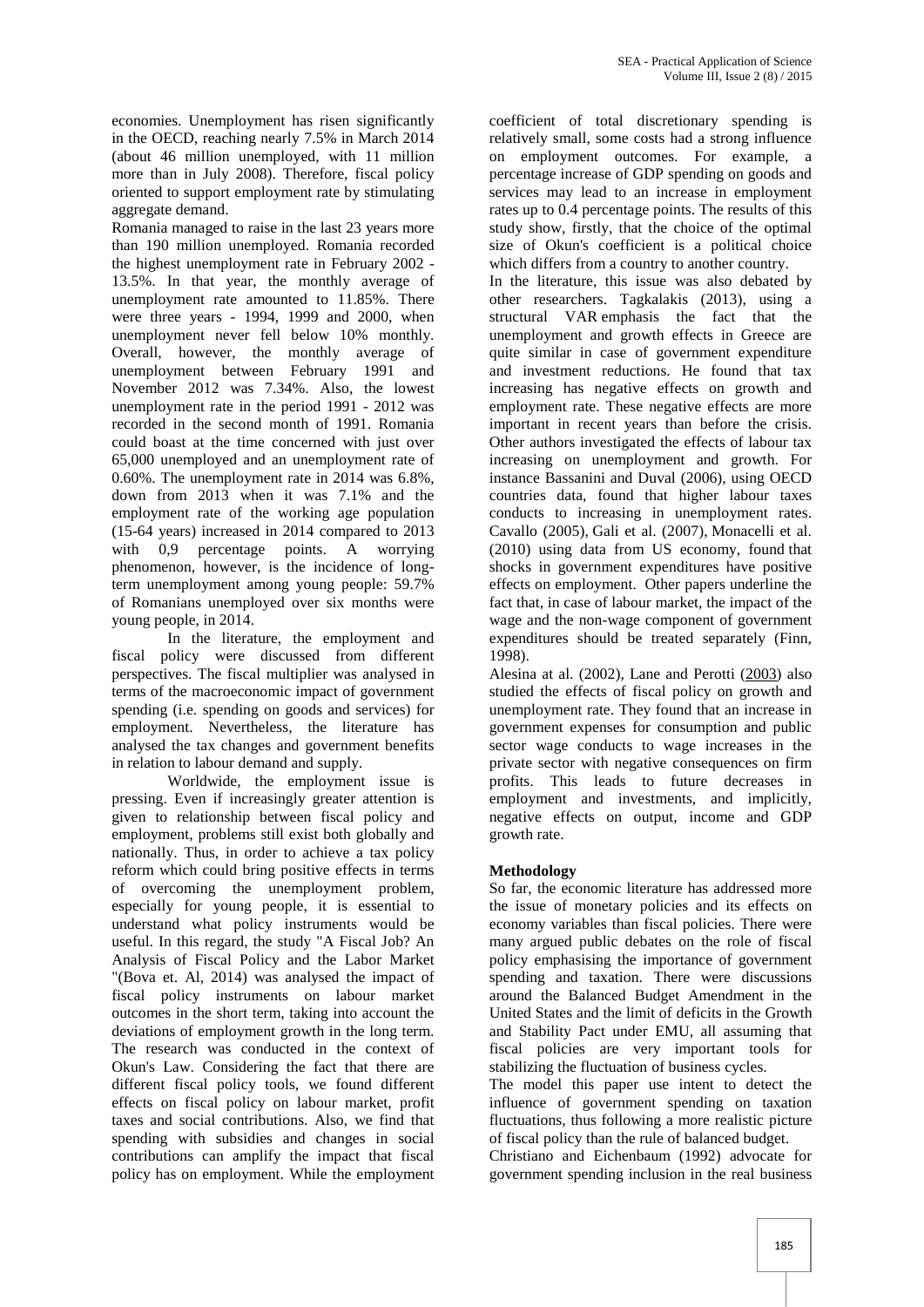cycle model in order to bring closer to reality as this could not properly represent the observation of average labour productivity and working hours.

Fatas and Mihov (2001) argue that government spending is an important indicator which catches the shifts in fiscal policy that leads to changes in labour productivity and working hours. These two are negative correlated as an increase of hours will decrease the productivity. This problem can be addressed with the help of technological development. The model shows that when government augments the expenses, particularly invests more in development projects, labour supply increases and real wages starts to decline. It is the same mechanism of negative condition as public consumption and employment rate. Their empirical results show that both employment and consumption increases after government spending rises.

Blanchard and Perotti (1999) studied the changes of output elements to a fiscal policy impact. They estimated the elasticity of taxes fluctuations influence on output in order to surprise the responsiveness of tax components to output changes. They also tried to surprise distinct shifts in tax rates from the normal reaction of taxes to economic environment. The analysis provided the proof that spending components don't react immediately to changes in economic context.

Fatas and Mihov (2001) left aside the actual relationship between macroeconomic variables and taxes in order to compare other theories about reaction to government spending fluctuations.

As a step forward in the aria of fiscal policy the present paper is aiming to surprise the changes in output with respect to cumulative influence of labour market components: employment and unemployment rates, and also the responsiveness of budget deficit to an increase level of taxation or consumption.

Our framework is summarized this way:

$$
Y_{t} = \sum_{t=0}^{k} \beta_{t} Y_{t-1} + \sum_{t=0}^{k} \beta_{t} E_{t-1} + \sum_{t=1}^{k} \gamma_{t} E_{t} U_{t-1} + \sum_{t=1}^{k} \gamma_{t} E_{t+1} U_{t}
$$
\n(1)

Vector Y represents the macroeconomic variables of output that changes as a result of vector employment (E) or vector unemployment (U) dynamics properties impact. This correlation between output and employment or unemployment has been the subject to many studies, like the Okun's analysis (1970) on unemployment and GDP.

 $\frac{(Y-\overline{Y})}{\overline{Y}} = \frac{Y}{\overline{Y}} - 1 = c(\overline{U} - U)$  (2), Y is the output and  $\overline{Y}$  – potential GDP/ real GDP rate, c is the factor of changes occurred in unemployment when growth rate varies and U is the unemployment rate. This unidirectional relationship states that 1p.p. increase in unemployment rate will lower GDP with 2 p.p.

Another approach was made by Kapsos (2005) study in which it was analysed the link between employment and output (gross domestic product, labour productivity, working hours). He defined the employment elasticity as the association between change in employment rate and change in output.

Nazara and Islam (2000) states that this way of estimating elasticities brings a lot of instability, which makes this model inappropriate for comparative purposes, so they used another one, a multivariate log-linear regression model with country dummy variables, Di, interacted with log GDP for generating the point elasticity.

$$
lnE_i = \alpha + \beta_1 lnY_i + \beta_2 ln(Y_i + D_i) + \beta_3 D_i + u_i
$$
  
(3)

Another model for representing the fluctuation of budget debt on the pressure of shifted fiscal policy by cutting or increasing the taxes, which subsequently will lead to a fluctuation in the level of consumption and labour supply or real wages, as they all are correlated in a negative condition.

$$
D_{t} = \sum_{t=0}^{k} \beta_{t} D_{t-1} + \sum_{\substack{t=0\\k \neq t}}^{k} \beta_{2} C_{t-1} + \sum_{t=1}^{k} \gamma_{1} C_{t} T_{t-1} + \sum_{t=1}^{k} \gamma_{2} C_{t+1} T_{t}
$$
\n
$$
(4)
$$

D is the budget debt as a result of increased government consumption or cut taxes which will lead to a future rise of labour supply. C is the total public consumption comprising administrative expenditure and national development investments. T is a vector of fiscal policy variables and in this case it includes net taxes and a part of governmental spending. The model is a forecast with k lags and it can assume that some of the coefficient matrices are zero.

As Fatas and Mihov (2001), this study takes the government spending variables as predetermined with respect to macroeconomic shocks and unanticipated changes in taxes. Changes in government investments, administrative spending are tackled for reasons other than immediate reaction to macroeconomic conditions.

#### **Data description**

In this section this study is trying to calibrate a regression model in order to compare our results to the ones presented in the literature.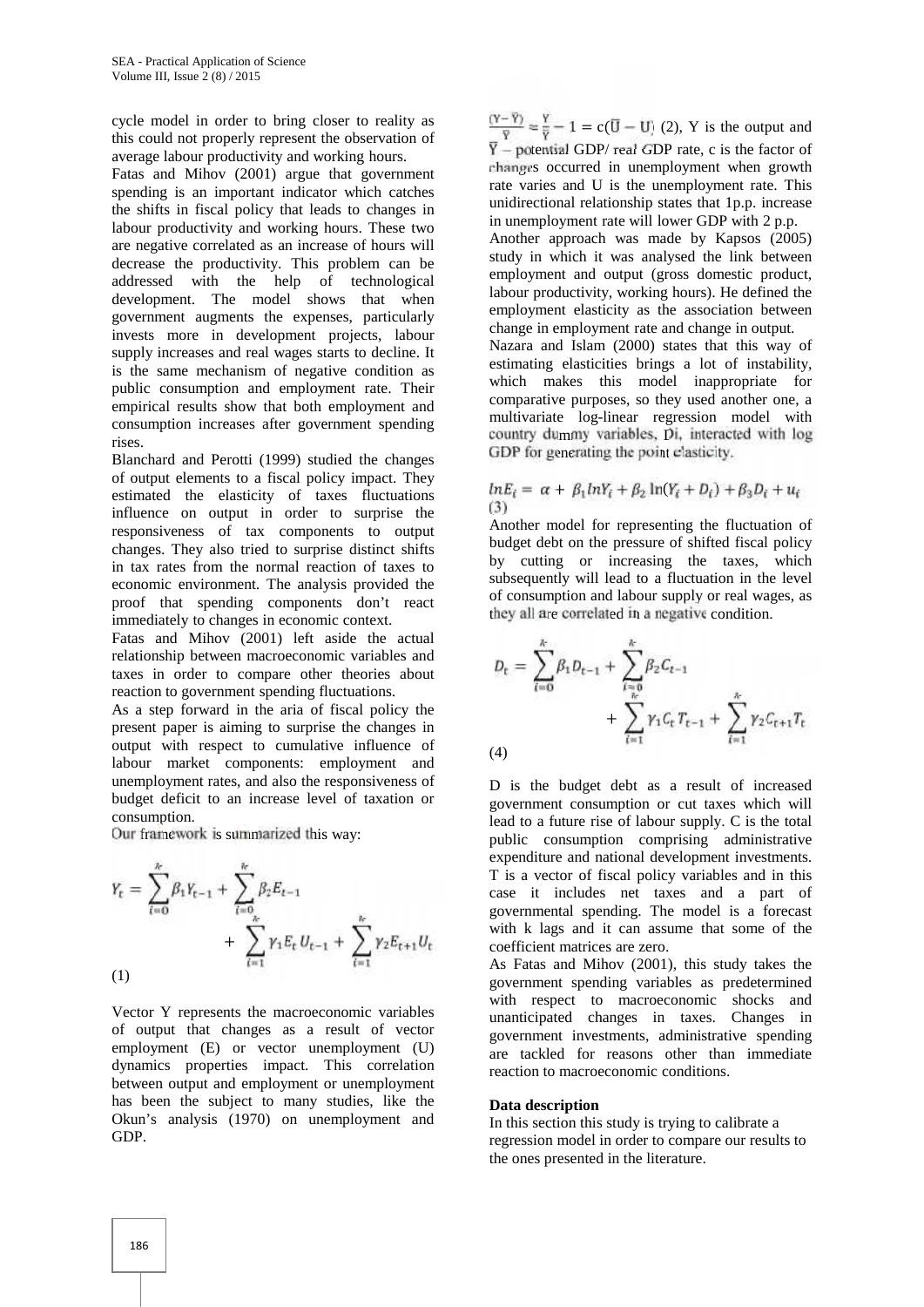This paper uses data for Romania, hosted by the National and European Statistical Database, INS and Eurostat, for a time period of 15 years (2000 – 2014).

We used two models that show in a tractable manner that the influences between the studies variables are caught by the next regression models:

$$
Ln(Y_t) = 0,159 - 0,412*ln(E_t) - 0,119*ln(U_t) (5)
$$

This calculation both independent variables do not explain well enough the fluctuation of the output, as the determination coefficient has a very low value of 0,46. For further research, an individual study of employment influences on output, beginning with Kapsos' methodology, separating different categories of employees and their contribution to GDP's attainment and, independently, an analyse of unemployment in relation with inflation, as the Okun's coefficient is a one way flux of changes.

Another approach is to determine the level of influence of each independent variable on the dependent variable, figure 1 and  $2:Y_t = (E_t)^{0.8}$  \*  $(\tilde{U_{t}})^{0,2}$  (6)

 $Ln(D_t) = 0,001+3,853*ln(C_t) - 4,146*ln(T_t)$  (7)

Next calculation illustrates, in figure 3, the conditional correlation between consumption and fiscal policy pressure on budget deficit after a shock to government purchases. Furthermore, this model shows that even when spending is financed with debt,the level of taxes is shifted to a future decrease trend. The variable explains much more the changes in a budget deficit as the coefficient of determination has a higher value of 0,66.

## **Conclusions**

Concluding, we can see a large literature regarding the effects of fiscal policy on employment and economic growth, but one can easily observe different findings from country to country, from period to period, depending essentially by the structure of the economy, other macroeconomic factors and economic conditions.

This policy experiment about the deficit reaction at government spending is different from the one financed with tax shocks. While the government increases spending, financing the deficit with distortionary taxes is contractionary, as expansion in government spending can be explained for higher values of labour supply elasticity.

## **Acknowledgment**

"This paper was co-financed from the European Social Fund, through the Sectorial Operational Programme Human Resources Development 2007- 2013, project number POSDRU/159/1.5/S/138907 "Excellence in scientific interdisciplinary research, doctoral and postdoctoral, in the economic, social

and medical fields -EXCELIS", coordinator The Bucharest University of Economic Studies".

#### **Acknowledgement**

This work was co-financed from the European social Fund through Sectorial Operational Programme Human Resources Development 2007- 2013, project number POSDRU/159/1.5/S/134197 "Performance and excellence in doctoral and postdoctoral research in Romanian economics science domain"

## **Reference list**

[1] Alesina, A., Ardagna, R., Perotti, R., & Schiantarelli, F. (2002). Fiscal policy, profits, and investment. Am Econ Rev 92:571–589

[2] Bassanini, A., Duval, R. (2006a). The determinants of unemployment across OECD countries: Reassessing the role of policies and institutions. OECD Economic Studies, No. 42

[3] Blanchard, O. and Perotti, R. (1999). An Empirical Characterization ofthe Dynamic Effects of Changes in Government Spending and Taxes on Output. NBER Working Paper,no. 7269.

[4] Battaglini, M., Coate, S. (2014). A Political Economy Theory of Fiscal Policy and Unemployment, Ithaca, NY

[5] Bova, E., Kolerus, and Sampawende J.C., & Sampawende, A. (2014). A Fiscal Job? An Analysis of Fiscal Policy and the Labor Market. IMF Working Paper, WP/14/216

[6] Cavallo, M. (2005). Government employment and the dynamic effects of fiscal policy shocks. In: Federal Reserve Bank of San Francisco, Working Paper No.16

[7] Fatas, A. and Ilian M. (2001). The Effects of Fiscal Policy onConsumption and Employment: Theory and Evidence. Centre for Economic Policy Research. Discussion Papers, no. 2760

[8] Finn, M.G. (1998). Cyclical effects of government's employment and goods purchases. Int Econ Rev 39:645–657

[9] Fiscal Policy and Employment in Advanced and Emerging Economies (2012). Prepared by the Fiscal Affairs Department, International Monetary Fund

[10] Gali, L., Lopez-Salido, J.D., & Valles, J. (2007). Understanding the effects of government spending on consumption. J Eur Econ Ass 5:227– 270

[11] Lane, P., Perotti, R. (2003). The importance of composition of fiscal policy: evidence from exchange rate regimes. J Pub Econ 87:2253–2279

[12] Monacelli, T., Perotti, R., & Trigari, A. (2010). Unemployment fiscal multipliers. J Mon Econ 57:531–553

[13] Tagkalakis, A. (2013). The unemployment effects of fiscal policy: recent evidence from Greece. IZA Journal of European Labor Studies, 2:11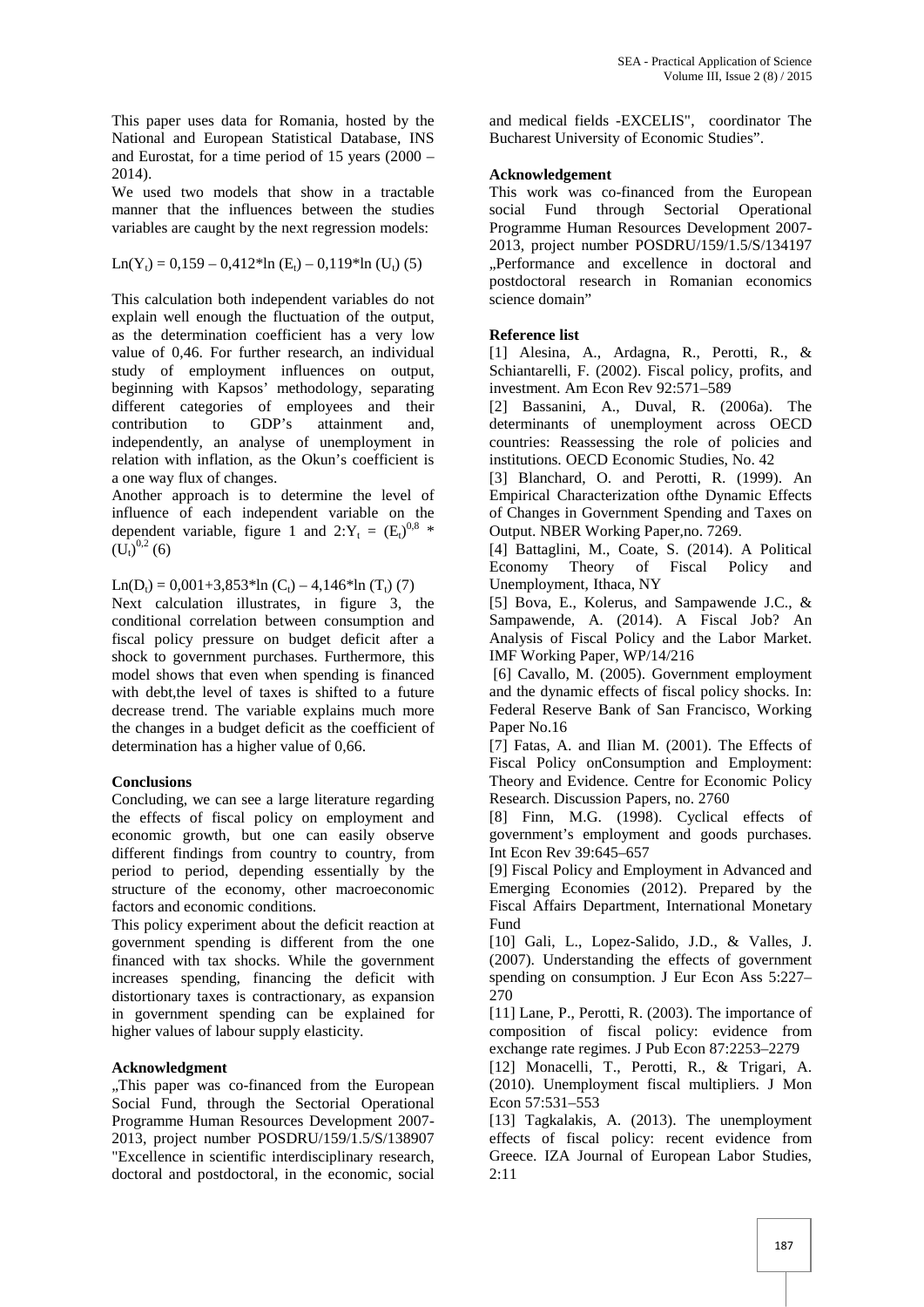[14] Kapsos, S. (2005). The employment intensity<br>of growth: Trends and macroeconomic of growth: Trends and macroeconomic determinants. International Labour Office [15] Okun, A. (1970). Potential GDP: Its Measurement and Significance. Okun, A.The Political Economy of Prosperity. Washington D.C [16] Islam, I. &Nazara, S. (2000). Estimating employment elasticity for the Indonesian economy. ILO Technical Note, Jakarta.

[17] Christiano, L. and Eichenbaum, M. (1992). Current Real-Business-Cycle Theories and Aggregate Labor-Market Fluctuations. American Economic Review, 82(3)

#### *Appendix – Figures*



Source figure: Own calculation *Figure No.1 –* Employment and unemployment influnce on GDP



Source figure: Own calculation *Figure No.2* – Employment and unemployment influence on GDP (log value)